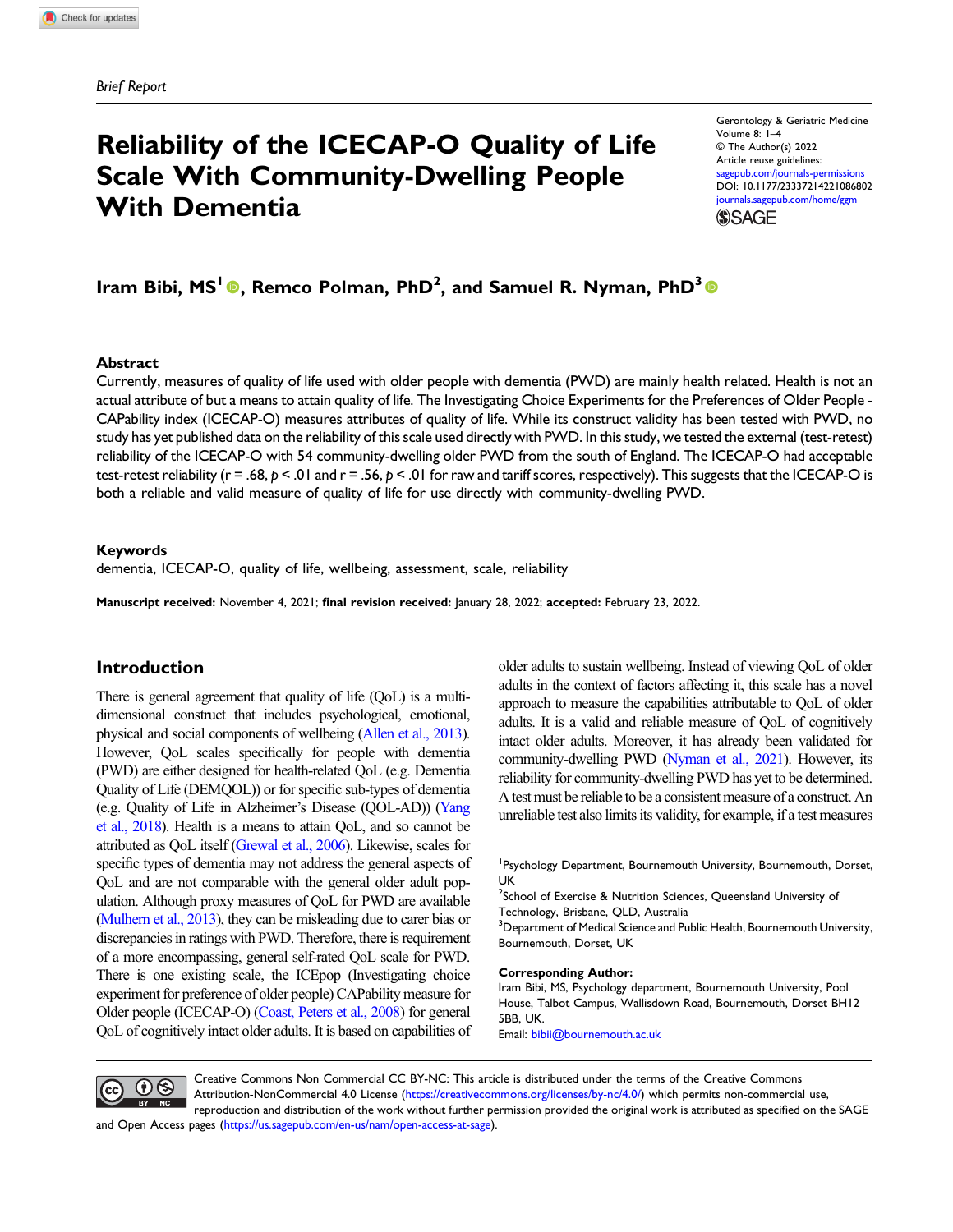| Characteristic                           | Frequency    |
|------------------------------------------|--------------|
| Gender                                   |              |
| Male                                     | 32           |
| Female                                   | 22           |
| Education completed                      |              |
| None                                     | 2            |
| Primary                                  | $\mathbf{2}$ |
| Secondary                                | 30           |
| Higher education college/University      | 15           |
| Further education/professional education | 5            |
| Ethnicity                                |              |
| White                                    | 53           |
| Asian                                    |              |
| Living arrangement                       |              |
| Living alone                             | 3            |
| Living with family and friends           | 51           |
| Type of dementia                         |              |
| Alzheimer's                              | 34           |
| Vascular                                 | 5            |
| Mixed (Alzheimer's and vascular)         | ' 1          |
| Other                                    | 4            |

<span id="page-1-0"></span>**Table 1.** Demographic details of older adults with dementia ( $N =$ 54).

what it purports to measure but the individual's score on it varies drastically during different administrations, such inconsistency of scores may challenge the validity of the test as well. The researchers may not be able to rely on such tests that are valid but not consistent or reliable. Therefore, in the present study, we sought to determine whether the ICECAP-O is a reliable measure of QoL for community-dwelling PWD. Reliability of ICECAP-O for community-dwelling PWD has never been studied before; therefore, the findings of the present study will be a valuable addition to existing knowledge.

# Method

#### Design

We conducted a cross-sectional survey at two time-points for testretest reliability with community-dwelling PWD from the south of England. The study was approved by Bournemouth University, UK research ethics committee and all participants provided written informed consent. PWD completed the ICECAP-O on two occasions in a structured interview format with an interval of 2 weeks on average (M (SD) = 12.48 (1.12); min–max = 11–14 days). The interval of 2 weeks between administrations was used as previously recommended ([Streiner et al., 2015](#page-3-6)).

## **Participants**

Over 50 participants ( $N = 54$ , mean (SD) = 78.9 (7.5)) were recruited for the study as per previous recommendations [\(Streiner](#page-3-6) [et al., 2015\)](#page-3-6). PWD were recruited by distributing leaflets in the general community (e.g. café mornings, singing for brain and various activity groups arranged for community-dwelling PWD for scheduled timings) and day care centres (where PWD are cared for by experienced staff and engaged in activities such as art, craft, singing, socializing with peers, etc.). Those who were recruited in the study were to be 18 years and above, community-dwelling, and have a diagnosis of dementia confirmed either in their medical record held by their general practitioner  $(N = 11)$  or by the gatekeepers of day care centres  $(N = 43)$ . Those who lived in care homes, were in receipt of palliative care, had severe dementia measured with a score of nine or less on the Mini-Addenbrooke's Cognitive Examination (M-ACE) [\(Hsieh et al., 2015](#page-3-7)), had severe sensory impairment or lacked mental capacity to consent were excluded from the study (see [Table 1](#page-1-0) for participants' demographic details).

## **Measures**

### Mini-Addenbrooke's Cognitive Examination (M-ACE)

M-ACE has been used in the present study for general assessment of cognitive function of PWD to recruit them in the study. It is a brief tool for cognitive screening of individuals with dementia, consisting of five items with a maximum score of 30. It has four cognitive domains: orientation, memory, language and visuospatial functioning. Higher scores indicated better cognitive function. It took approximately 5 minutes to complete. It is a brief and valid measure of cognitive as-sessment of PWD [\(Hsieh et al., 2015](#page-3-7)).

# ICECAP-O

ICECAP-O is a tool for general QoL. It has five items which measure five attributes: attachment (love and friendship), security (thinking about the future without concern), role (doing things that make you feel valued), enjoyment (enjoyment and pleasure) and control (independence). All the five attributes being measured through ICECAP-O have four levels of options. For example, first capability in the scale, that is, attachment (love and friendship in layman term) can be rated on one of the four levels, that is, 'I can have all of the love and friendship that I want', 'I can have a lot of the love and friendship that I want', 'I can have a little of the love and friendship that I want' and 'I cannot have any of the love and friendship that I want'. All the remaining items are rated on similar four levels. The highest level of any capability is scored as 4 and the lowest of any capability is regarded as 1. These are called raw scores which are subsequently converted into tariff scores based on the worst-best scaling of 0–1. The worst-best scores indicate absence/presence of an attribute. However, anyone scoring 1 on each question would indicate zero score or absence of the capabilities. Although, choosing 1 as an option on all the capabilities will still not be considered as absolute zero because zero or complete absence of capabilities is regarded as death. Therefore, 5x1 will have a value closest to zero due to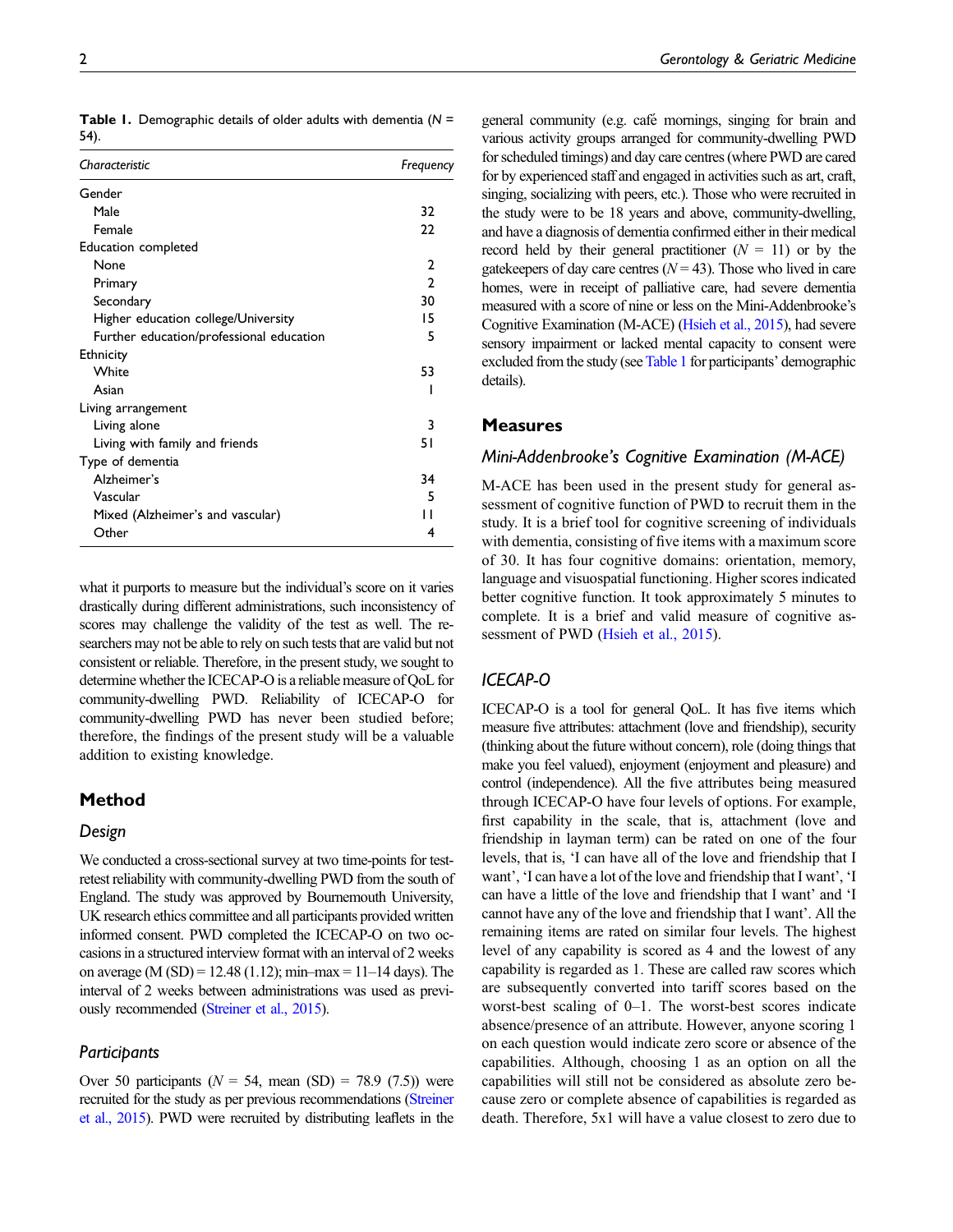tariffs assigned to level 1 of each capability. The score of 5x4 would be considered 1 indicating maximum of all the capabilities. Raw scores in between these levels will be converted into tariff scores as per pre-determined tariff values for each level of all capabilities ([Coast, Flynn et al., 2008](#page-3-8)).

## Demographic Information

Demographic information sheet included questions pertaining to participants' gender, education, ethnicity, living arrangements, and types of dementia (see [Table 1](#page-1-0) for details).

# Procedure

Data for the present study was collected in two separate sessions with an interval of approximately 2 weeks. The first session of data collection took around 30 minutes on average. The participants were required to complete four forms, that is, consent form, demographic information sheet, M-ACE and the ICECAP-O. All the forms were completed in a structured interview format. The second session took 5 minutes to complete on average as participants had to complete only the ICECAP-O in this session. Time and place of convenience for the participants for data collection was coordinated with them. All conditions of data collection for both the sessions were kept same. The participants who were recruited at day care centres were happy to provide data at their day care centres on both occasions. However, data from the participants, who were recruited from general community outside the day care centres, was collected at their own homes on both occasions. The same researcher collected the data in both sessions from all participants.

## Data Analysis

Data collected through test-retest sessions (i.e. raw and tariff scores of PWD on ICECAP-O) were correlated to establish test-retest reliability (the consistency of scores of the same participants for the same measure on two different occasions, a stable measure reflects reliability of the scale) of ICECAP-O. The Pearson product moment correlation coefficient of ICECAP-O scores between two administrations was calculated to determine test-retest reliability of the scale.

## Result

There was a strong correlation between the first and second administration of the ICECAP-O based on its raw scores  $(r =$ .68;  $n = 54$ ;  $p < .01$ ) and tariff scores (r = .56;  $n = 54$ ;  $p < .01$ ). The findings suggest that ICECAP-O is a reliable measure of QoL for community-dwelling older adults with dementia.

# **Discussion**

The present study is the first to determine test-retest reliability of ICECAP-O for community-dwelling PWD. Its reliability was never determined before for communitydwelling PWD. Overall, reliability of ICECAP-O is the subject that has not been studied extensively even for cognitively intact older adults. Similarly, ICECAP-O validity for community-dwelling PWD has been investigated earlier. It was found to be a valid self-reported measure of general QoL for people with mild and moderate dementia ([Nyman et al., 2021\)](#page-3-5). Evaluation of its reliability for community-dwelling PWD is a novel contribution. The results of the present study have shown it to also be a reliable measure of QoL for community-dwelling people with mild and moderate dementia.

Although .75 and above is considered excellent strength of association ([Cicchetti, 1994](#page-3-9)), our scores were short of that level. In addition, the reliability was stronger for the raw scores (.68) compared to the tariff scores (.56) as .40– .59 is considered fair and .60–.74 good association ([Cicchetti, 1994](#page-3-9)). The .75 level is based on studies with individuals without cognitive impairment. The nature of dementia is more likely to result in participants providing different answers over time. The 14-day period for testretest assessment as suggested in the literature [\(Streiner](#page-3-6) [et al., 2015\)](#page-3-6) might be too long for PWD. It would be important for future studies to explore optimal time periods for test-retest reliability for PWD. Two limitations of the present study were identified. First, the findings cannot be generalized to residents of care homes, those with compromised movement (e.g. wheelchair bound) or having any severe sensory impairment (e.g. visual or hearing impairment) because it was restricted to community-dwelling PWD without sensory and mobility impairments. Second, the sample recruited was not culturally diverse, as it included 53 participants with white and one participant with Asian ethnicity. Future studies should be conducted with more diverse samples in different settings for further psychometric testing of the ICECAP-O with PWD.

The present study has advanced the knowledge and evidence regarding reliability of the ICECAP-O among community-dwelling PWD. There was no scale available to measure QoL of community-dwelling PWD at the basis of their capabilities. ICECAP-O which is a capability-based QoL scale for cognitively intact older adults has been validated earlier for community-dwelling PWD [\(Nyman et al., 2021](#page-3-5)). However, establishment of its reliability for community-dwelling PWD has complimented its validity, which means it is a psychometrically sound tool for use with community-dwelling PWD. With the establishment of its reliability, ICECAP-O has become a comparable measure of QoL of community-dwelling PWD with their cognitively intact counterparts. Therefore, it may be used in future research to assess QoL among community-dwelling PWD. It may be used to investigate factors and predictors responsible for sustaining or enhancing QoL among PWD. Similarly, it may be used in formulation of appropriate policies regarding QoL among communitydwelling PWD.